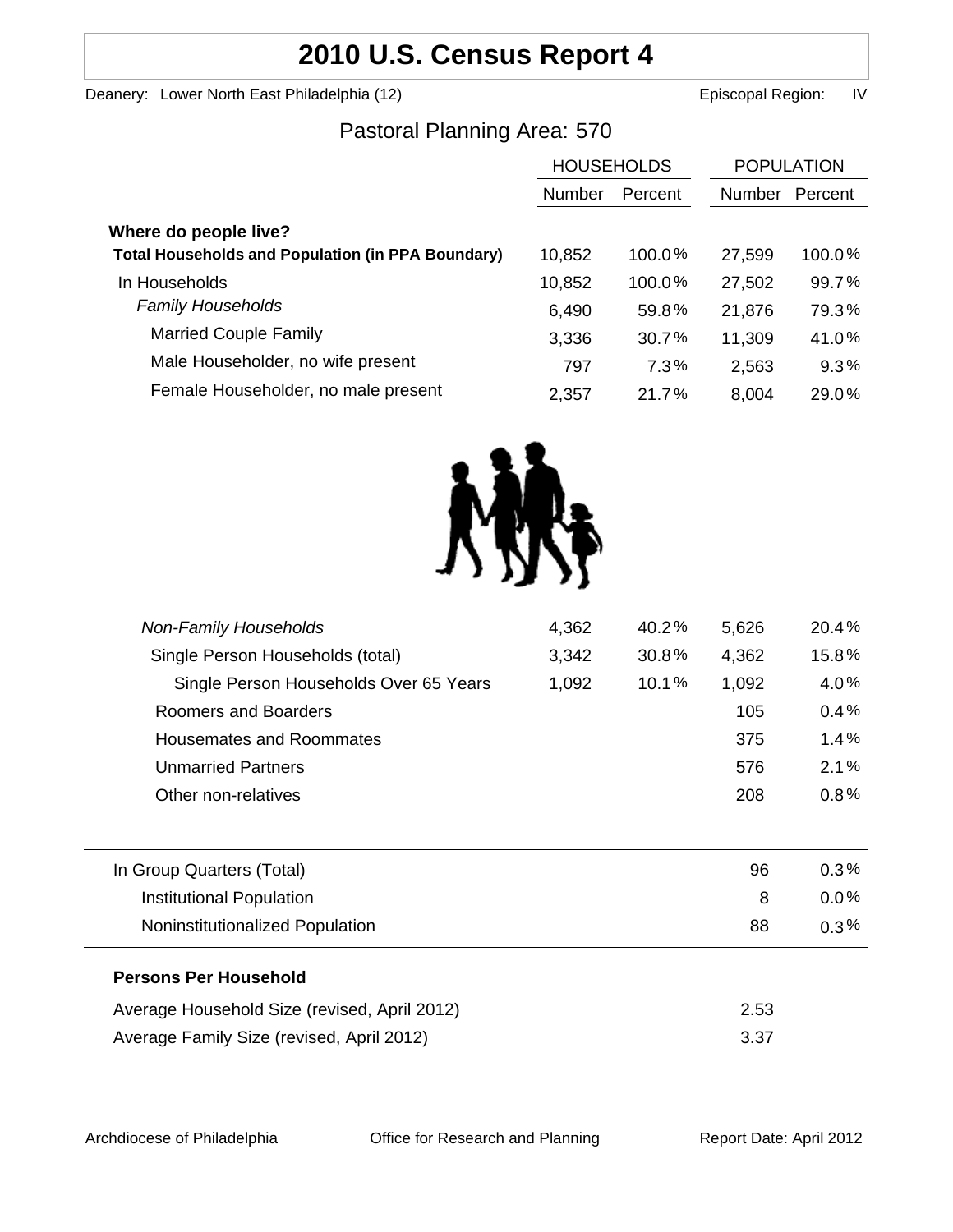# **2010 U.S. Census Report 4**

Deanery: Lower North East Philadelphia (12) Deanery: Lower North East Philadelphia (12)

## Pastoral Planning Area: 570

|                                                   | <b>POPULATION</b> |         |
|---------------------------------------------------|-------------------|---------|
| <b>CHILDREN - UNDER AGE 18</b>                    | Number            | Percent |
| Total Children - Under Age 18 (in PPA Boundary)   | 6,661             | 100.0%  |
| In Households                                     | 6,661             | 100.0%  |
| Householder or spouse is under 18                 | 8                 | 0.1%    |
| With Related:                                     |                   |         |
| Married-Couple Family                             | 2,500             | 37.5%   |
| Male Householder, No Wife Present                 | 589               | 8.8%    |
| Female Householder, No Husband Present            | 2,401             | 36.0%   |
| <b>Other Related Householder</b>                  | 240               | 11.9%   |
| <b>With Non-Relatives</b>                         | 131               | 2.0%    |
| <b>Grandparent Householder</b>                    | 792               | 11.9%   |
| In Group Quarters                                 | 1                 | 0.0%    |
| Institutionalized population                      | 0                 | 0.0%    |
| Noninstitutionalized population                   | 1                 | 0.0%    |
| <b>ADULTS - AGE 65 AND OLDER</b>                  |                   |         |
| Total Adults - Age 65 and Older (in PPA Boundary) | 2,891             | 100.0%  |
| In Households                                     | 2,878             | 99.5%   |
| Family Households:                                | 1,676             | 58.0%   |
| Is Householder or Spouse                          | 1,366             | 47.2%   |
| With Other Relative Householder                   | 98                | 3.4%    |
| With Non-Related Householder                      | 16                | 0.6%    |
| is Parent                                         | 165               | 5.7%    |
| is Parent-in-Law                                  | 31                | 1.1%    |
| In Non-family Households:                         | 1,202             | 41.6%   |
| Male Living Alone                                 | 319               | 11.0%   |
| Male not Living Alone                             | 34                | 1.2%    |
| Female Living Alone                               | 773               | 26.7%   |
| Female not Living Alone                           | 24                | 0.8%    |
| Other                                             | 53                | 1.8%    |
| In Group Quarters                                 | 14                | 0.5%    |
| Institutionalized population                      | 3                 | 0.1%    |
| Noninstitutionalized population                   | 10                | 0.4%    |
| Housing Units in the Pastoral Planning Area       |                   |         |
| <b>Total Housing Units</b>                        | 12,132            | 100.0%  |
| Occupied                                          | 10,852            | 89.4%   |
| Owner-Occupied                                    | 6,960             | 57.4%   |
| Renter-Occupied                                   | 3,891             | 32.1%   |
| Vacant                                            | 1,280             | 10.6%   |

Archdiocese of Philadelphia **Office for Research and Planning** Report Date: March 2012